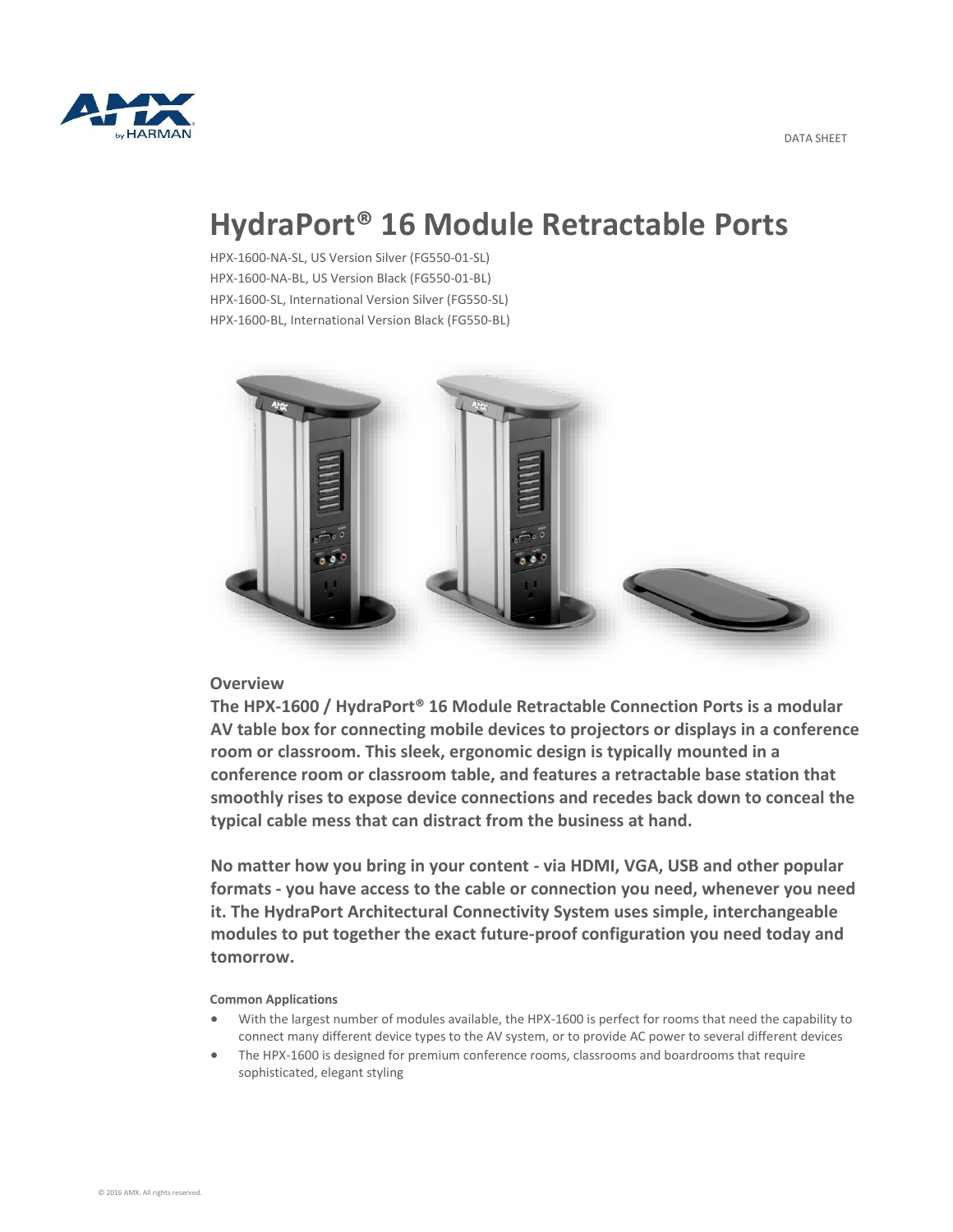With the capability to accommodate AMX Metreau Keypads, the HPX-1600 is ideal for large rooms that require an additional control interface at the table

### **Features**

- **Double Sided** To provide easy access, the HPX-1600 is double-sided and each side accommodates 8 AV or Data modules, 4 Power modules, 2 Keypad modules or any combination of these.
- **Elegant and Unassuming** The cable ring allows HydraPort to retract flush with the table once connections have been made without crimping or binding any connected cables. The typical wire mess is concealed.
- **Power for Everybody** The integrated IEC power inlet assembly easily connects to four different power modules providing international power support for virtually every country.
- **Control The Room** Add Metreau® or Novara Keypad modules to add device, lighting, shade or climate control as well as initiate pre-programmed events – all from the HydraPort console.
- **Simplifying the Installation** A sturdy, re-usable cutting template and router bits are available to simplify the process of cutting the table or lectern, ensuring a correct fit every time.

#### **Specifications**

| General                     |                                                                                                                                                                                                                                                                                                                                                                                               |
|-----------------------------|-----------------------------------------------------------------------------------------------------------------------------------------------------------------------------------------------------------------------------------------------------------------------------------------------------------------------------------------------------------------------------------------------|
| <b>Dimensions</b>           | Max above mounting surface: 9 9/16" x 10 9/16" x 4<br>1/2" (243mm x 268mm x 115mm)<br>Max below mounting surface: 15 1/16" x 11 9/16" x 6<br>1/4" (383mm x 293mm x 159mm)<br>Mounting surface footprint: 10 9/16" x 4 1/2" (268mm<br>$x$ 115 $mm$ )<br>Min. mounting surface thickness: 3/4" (19mm)<br>Max mounting surface thickness: 2" (50mm)<br>Table Cutout Dimensions: Use Router Guide |
| Number of Modules Supported | Module sizes are provided in "HydraPort Units".<br>Modules range in size from 1/2 to 4 1/2 HydraPort<br>Units.<br>Each of the two sides has room for 9 total "HydraPort                                                                                                                                                                                                                       |
|                             | Units" meaning that each side can support up to 9<br>total single-space modules.                                                                                                                                                                                                                                                                                                              |
|                             | It is generally recommended to install a single-space<br>blank as the top-most module on each side for<br>visibility, leaving space for 8 single-space modules (8<br>HydraPort Units). These top-most blanks are included<br>with the chassis.                                                                                                                                                |
|                             | When using modules with a decor-style adapter plate<br>as the top-most module, the single-space blank at the<br>top can be omitted.                                                                                                                                                                                                                                                           |
|                             | When using a power module that requires 2.5 module<br>spaces, the single-space blank at the top can be<br>replaced with a half-space blank.                                                                                                                                                                                                                                                   |
| Weight                      | Base Assembly only: 4.4 lbs (2 Kg)<br>Typical Installation: 6.6 lbs (3 Kg)                                                                                                                                                                                                                                                                                                                    |
| Available Models            | HPX-1600-NA-SL, US Version Silver (FG550-01-SL)<br>HPX-1600-NA-BL, US Version Black (FG550-01-BL)<br>HPX-1600-SL, International Version Silver (FG550-SL)<br>HPX-1600-BL, International Version Black (FG550-BL)                                                                                                                                                                              |
| Enclosure                   | Natural finish metal frame with plastic top and bottom<br>covers moving vertically in a plastic sleeve assembly.<br>Matte black top cover and trim ring (FG550-BL, FG550-                                                                                                                                                                                                                     |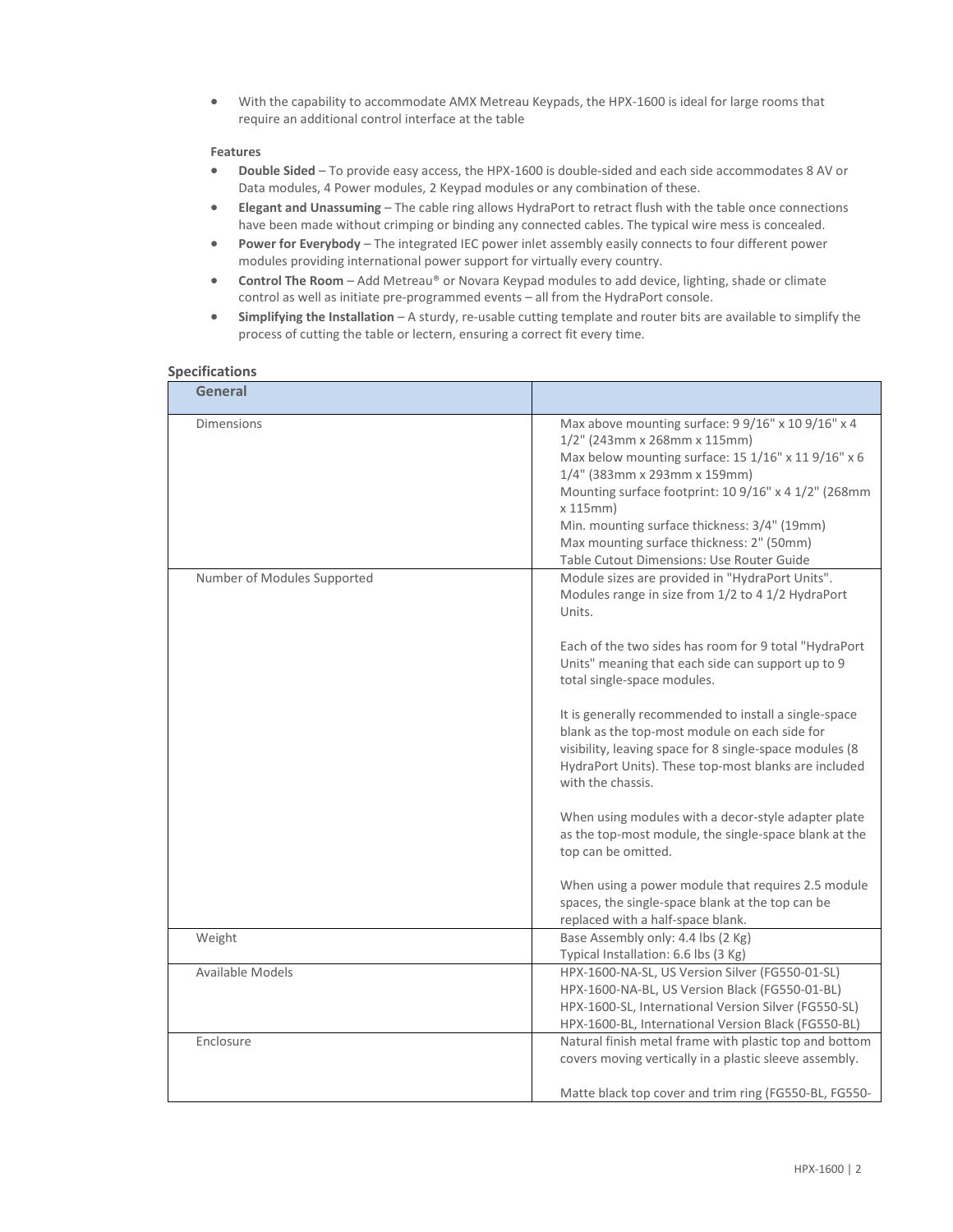|                              | $01-BL)$<br>Matte silver top cover and trim ring (FG550-SL, FG550- |
|------------------------------|--------------------------------------------------------------------|
|                              | $01-SL)$                                                           |
|                              | Matte black module face plates on all I/O modules                  |
| Connections                  | IEC 320 C14 Power cord receptacle on included power                |
|                              | inlet assembly (FG550-BL, FG550-SL)                                |
|                              | Included AC Power Cord (FG-550-01-BL, FG550-01-SL)                 |
|                              | Rear connections for individual modules are routed                 |
|                              | through openings in the unit's bottom cover                        |
| <b>Regulatory Compliance</b> | UL 962A (N America versions only)                                  |
| Recommended Accessories      | See HPX-1600 Compatible HydraPort Connection                       |
|                              | Modules below                                                      |
|                              | •CBL-HDMI-FL, HDMI High Speed Flat Cable (FG10-                    |
|                              | $2180-16$                                                          |
|                              | .CBL-DP-FL, DisplayPort High Speed Flat Cable (FG10-               |
|                              | $2181 - 16$                                                        |
|                              | •CBL-ETH-FL, Ethernet Cat5e Flat Cable (FG10-2182-                 |
|                              | 16)                                                                |
|                              | .CBL-RGB+A-FL, RGB with Audio Flat Cable (FG10-                    |
|                              |                                                                    |
|                              | $2183 - 16$                                                        |

| <b>HPX-1600 COMPATIBLE HYDRAPORT CONNECTION</b><br><b>MODULES</b>                                           |                                                                                                                                                                                                                                                                                                              |
|-------------------------------------------------------------------------------------------------------------|--------------------------------------------------------------------------------------------------------------------------------------------------------------------------------------------------------------------------------------------------------------------------------------------------------------|
| HPX-AV101-HDMI (FG552-24)<br>Single HDMI Module with Integrated Cable<br><b>HDMI</b>                        | <b>OVERVIEW</b><br>The HPX-AV101-HDMI module provides a HDMI<br>connection to the HydraPort chassis.<br><b>DIMENSIONS</b><br>1 HydraPort Unit<br><b>FRONT PANEL COMPONENTS</b><br><b>HDMI</b> connector                                                                                                      |
|                                                                                                             | <b>REAR PANEL COMPONENTS</b><br>6' 6 3/4" (2 m) Cable to HDMI connector                                                                                                                                                                                                                                      |
| HPX-AV101-DVI (FG552-23)<br>Single DVI-D Module with Integrated Cable<br><b>DVI</b>                         | <b>OVERVIEW</b><br>The HPX-AV101-DVI module provides a DVI-D<br>connection to the HydraPort chassis.<br><b>DIMENSIONS</b><br>1 HydraPort Unit<br><b>FRONT PANEL COMPONENTS</b><br>Female DVI-D connector<br><b>REAR PANEL COMPONENTS</b><br>6' 6 3/4" (2 m) Cable to male DVI connector                      |
| HPX-AV101-DVI+A (FG552-22)<br>DVI-D with Stereo Module with Integrated Cables<br><b>AUDIO</b><br><b>DVI</b> | <b>OVERVIEW</b><br>The HPX-AV101-DVI+A module provides DVI-D video<br>plus stereo audio connectivity to the HydraPort chassis<br>with integrated video and audio cables.<br><b>DIMENSIONS</b><br>1 HydraPort Unit<br><b>FRONT PANEL COMPONENTS</b><br>Female DVI-D connector<br>Female 1/8" stereo mini-jack |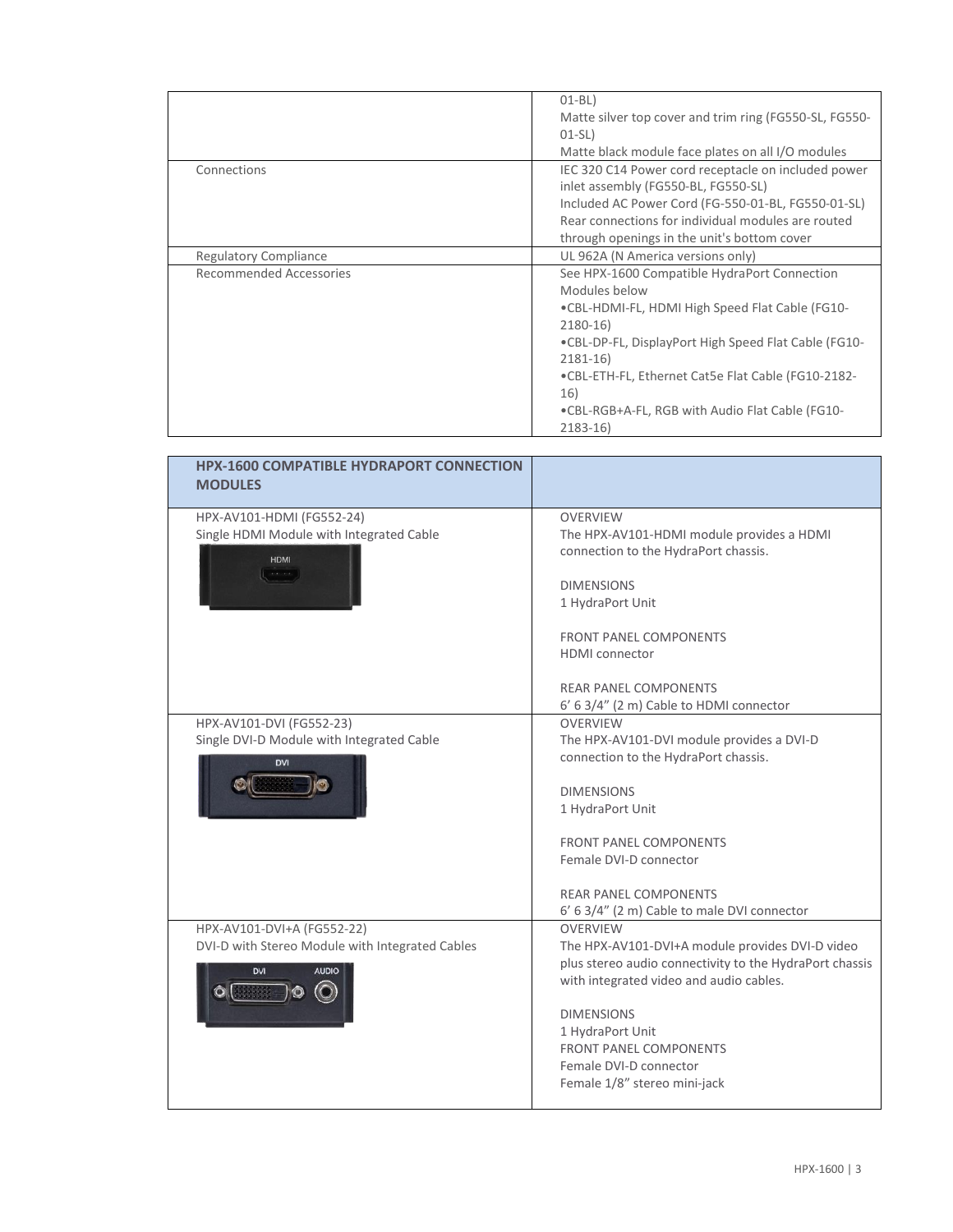|                                               | <b>REAR PANEL COMPONENTS</b>                                |
|-----------------------------------------------|-------------------------------------------------------------|
|                                               | 6' 6 3/4" (2 m) Cable to male DVI-D connector               |
|                                               | 6' 6 3/4" (2 m) Cable to male 1/8" stereo mini-jack         |
|                                               | audio connector                                             |
| HPX-AV100-CS+A (FG552-10)                     | <b>OVERVIEW</b>                                             |
| Composite with Stereo Module                  | The HPX-AV100-CS+A module provides composite                |
|                                               | video plus stereo audio connectivity to the HydraPort       |
| <b>AUDIO</b><br><b>VIDEO</b>                  | chassis                                                     |
| Ο<br>O <sub>2</sub>                           |                                                             |
|                                               | <b>DIMENSIONS</b>                                           |
|                                               | 1 HydraPort Unit                                            |
|                                               |                                                             |
|                                               | <b>FRONT PANEL COMPONENTS</b>                               |
|                                               | 3 female RCA connectors (1 for video, 2 for right/left      |
|                                               | audio)                                                      |
|                                               | <b>REAR PANEL COMPONENTS</b>                                |
|                                               | 6-position Phoenix screw-terminal connector                 |
| HPX-AV102-RGB+A (FG552-25)                    | <b>OVERVIEW</b>                                             |
| RGB with Stereo Module with Integrated Cables | The HPX-AV102-RGB+A module provides RGBHV video             |
| VGA<br><b>AUDIO</b>                           | plus stereo audio connectivity to the HydraPort             |
|                                               | chassis.                                                    |
|                                               |                                                             |
|                                               | <b>DIMENSIONS</b>                                           |
|                                               | 1 HydraPort Unit                                            |
|                                               |                                                             |
|                                               | <b>FRONT PANEL COMPONENTS</b>                               |
|                                               | Female HD-15 connector                                      |
|                                               | Female 1/8" stereo mini-jack connector                      |
|                                               |                                                             |
|                                               | <b>REAR PANEL COMPONENTS</b>                                |
|                                               | 6' 6 3/4" (2 m) Cable to male HD-15 connector               |
|                                               | 6' 6 3/4" (2 m) Cable to male stereo mini-jack              |
|                                               | connector                                                   |
| HPX-AV100-RGB+A (FG552-11)                    | <b>OVERVIEW</b>                                             |
| RGB with Stereo Module                        | The HPX-AV100-RGB+A module provides RGBHV video             |
| <b>AUDIO</b>                                  | plus stereo audio connectivity to the HydraPort<br>chassis. |
|                                               |                                                             |
|                                               | <b>DIMENSIONS</b>                                           |
|                                               | 1 HydraPort Unit                                            |
|                                               |                                                             |
|                                               | <b>FRONT PANEL COMPONENTS</b>                               |
|                                               | Female HD-15 connector                                      |
|                                               | Female 1/8" stereo mini-jack connector                      |
|                                               |                                                             |
|                                               | <b>REAR PANEL COMPONENTS</b>                                |
|                                               | 9-Position Phoenix screw-terminal Connector for             |
|                                               | Video Signals                                               |
|                                               | 3-Position Phoenix screw-terminal Connector for             |
|                                               | Audio Signals                                               |
| HPX-C5400-CS+A (FG552-50-BL-K)                | <b>OVERVIEW</b>                                             |
| Composite with Stereo to Cat5 Module          | The HPX-C5400-CS+A module provides composite                |
|                                               | video plus stereo audio connectivity to the HydraPort       |
|                                               | chassis and activates on button press.                      |
|                                               |                                                             |
|                                               | <b>DIMENSIONS</b><br>4.5 HydraPort Units                    |
|                                               |                                                             |
|                                               |                                                             |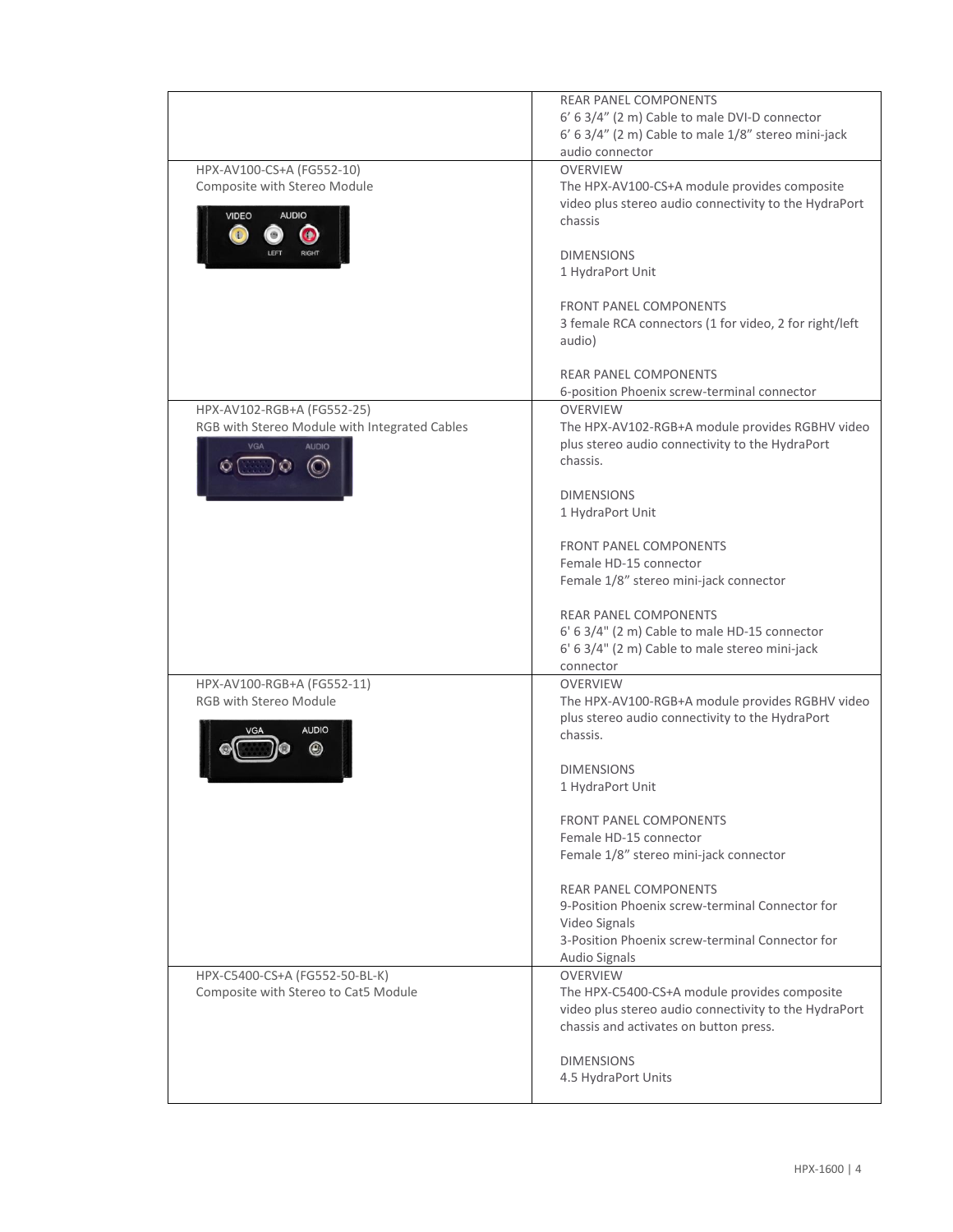|                                                                                  | FRONT PANEL COMPONENTS                                                                                                           |
|----------------------------------------------------------------------------------|----------------------------------------------------------------------------------------------------------------------------------|
| <b>ACTIVE</b><br>$\circledcirc$<br><b>VIDEO</b><br>LEFT<br><b>AUDIO</b><br>RIGHT | 3 female RCA connectors (1 for video, 2 for right/left<br>audio)<br><b>REAR PANEL COMPONENTS</b><br>RJ-45 connector for UDM Cat5 |
| HPX-C5400-VGA+A (FG552-51-BL-K)                                                  | <b>OVERVIEW</b>                                                                                                                  |
| RGBHV with Stereo to Cat5 Module                                                 | The HPX-C5400-VGA+A module provides RGBHV video                                                                                  |
|                                                                                  | plus stereo audio connectivity to the HydraPort chassis                                                                          |
|                                                                                  | and activates on button press.                                                                                                   |
| <b>ACTIVE</b>                                                                    | <b>DIMENSIONS</b>                                                                                                                |
| $\odot$                                                                          | 4.5 HydraPort Units                                                                                                              |
|                                                                                  |                                                                                                                                  |
| <b>VGA INPUT</b>                                                                 | FRONT PANEL COMPONENTS                                                                                                           |
|                                                                                  | 1 female HD-15 VGA connector                                                                                                     |
| <b>AUDIO</b>                                                                     | 1 female 1/8" stereo mini-jack                                                                                                   |
| Θ                                                                                | <b>REAR PANEL COMPONENTS</b>                                                                                                     |
|                                                                                  | RJ-45 connector for UDM Cat5                                                                                                     |
|                                                                                  |                                                                                                                                  |
|                                                                                  |                                                                                                                                  |
|                                                                                  |                                                                                                                                  |
| HPX-C5400-CN+A (FG552-52-BL-K)                                                   | <b>OVERVIEW</b><br>The HPX-C5400-CN+A module provides component                                                                  |
| Component with Stereo to Cat5 Module                                             | video plus stereo audio connectivity to the HydraPort                                                                            |
|                                                                                  | chassis and activates on button press.                                                                                           |
|                                                                                  |                                                                                                                                  |
| <b>ACTIVE</b>                                                                    | <b>DIMENSIONS</b>                                                                                                                |
|                                                                                  | 4.5 HydraPort Units                                                                                                              |
|                                                                                  |                                                                                                                                  |
|                                                                                  | <b>FRONT PANEL COMPONENTS</b>                                                                                                    |
|                                                                                  | 5 female RCA connectors (3 for component video, 2<br>for right/left audio                                                        |
|                                                                                  |                                                                                                                                  |
|                                                                                  | <b>REAR PANEL COMPONENTS</b>                                                                                                     |
|                                                                                  | RJ-45 connector for UDM Cat5                                                                                                     |
|                                                                                  |                                                                                                                                  |
|                                                                                  |                                                                                                                                  |
| HPX-N100-RJ45 (FG553-01)                                                         | <b>OVERVIEW</b>                                                                                                                  |
| Single Ethernet Module                                                           | The HPX-N100-RJ45 module provides a single RJ-45                                                                                 |
|                                                                                  | connection to the HydraPort chassis.                                                                                             |
|                                                                                  | <b>DIMENSIONS</b>                                                                                                                |
|                                                                                  | 1 HydraPort Unit                                                                                                                 |
|                                                                                  |                                                                                                                                  |
|                                                                                  | FRONT PANEL COMPONENTS                                                                                                           |
|                                                                                  | 1 RJ-45 connector                                                                                                                |
|                                                                                  |                                                                                                                                  |
|                                                                                  | REAR PANEL COMPONENTS                                                                                                            |
|                                                                                  | 8-position punch-down block                                                                                                      |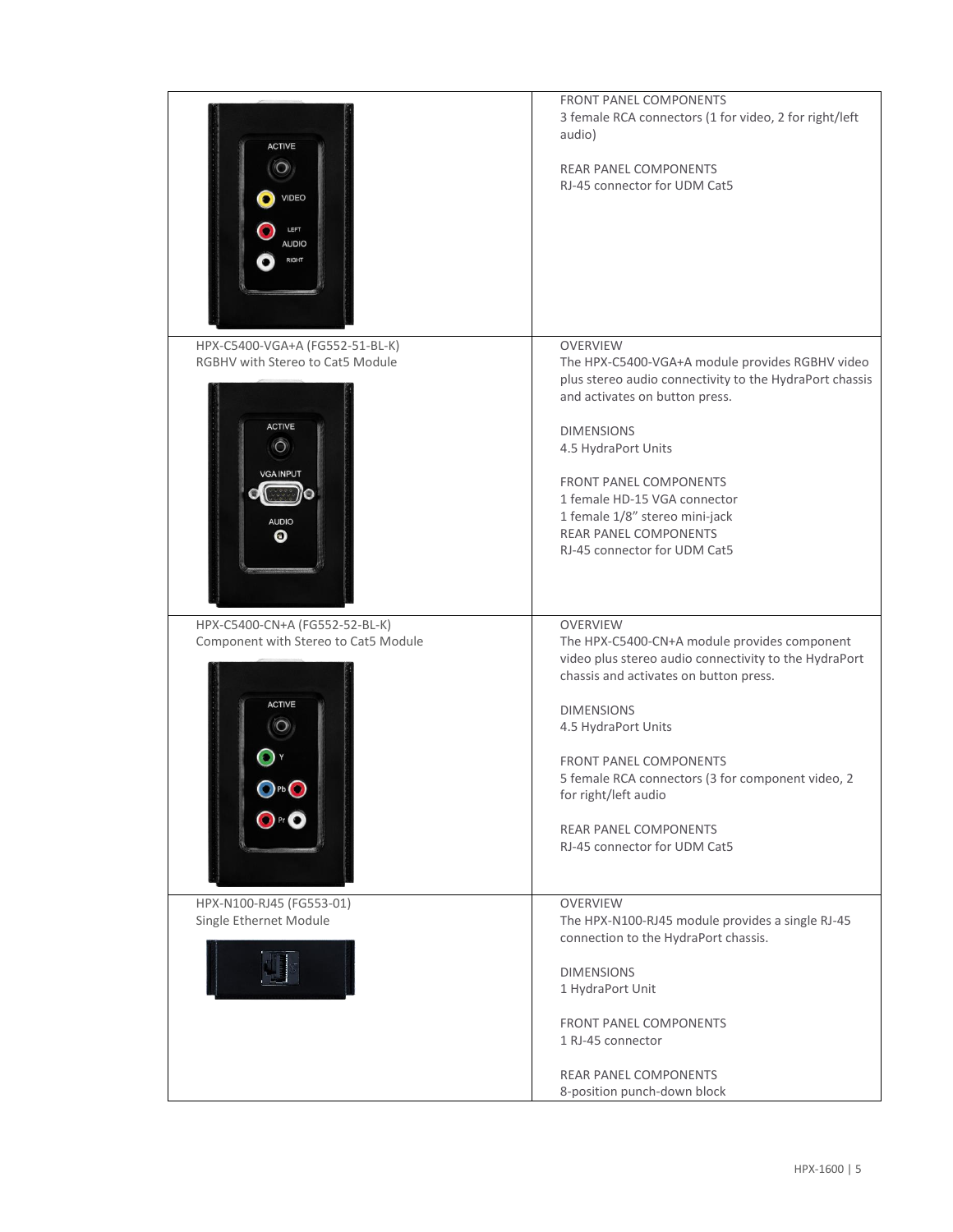| HPX-N102-RJ45 (FG553-02)                                           | <b>OVERVIEW</b>                                                                                        |
|--------------------------------------------------------------------|--------------------------------------------------------------------------------------------------------|
| <b>Dual Ethernet Module</b>                                        | The HPX-N102-RJ45 module provides two RJ-45                                                            |
|                                                                    | connections to the HydraPort chassis.                                                                  |
|                                                                    | <b>DIMENSIONS</b>                                                                                      |
|                                                                    | 1 HydraPort Unit                                                                                       |
|                                                                    |                                                                                                        |
|                                                                    | <b>FRONT PANEL COMPONENTS</b>                                                                          |
|                                                                    | 2 RJ-45 connectors                                                                                     |
|                                                                    | <b>REAR PANEL COMPONENTS</b>                                                                           |
|                                                                    | 2 8-position punch-down blocks                                                                         |
| HPX-N100-USB (FG553-11)                                            | <b>OVERVIEW</b>                                                                                        |
| Single USB Module with Integrated Cable                            | The HPX-N100-USB module provides a single USB<br>connection to the HydraPort chassis                   |
|                                                                    |                                                                                                        |
|                                                                    | <b>DIMENSIONS</b>                                                                                      |
|                                                                    | 1 HydraPort Unit                                                                                       |
|                                                                    | <b>FRONT PANEL COMPONENTS</b>                                                                          |
|                                                                    | Female USB Type A connector                                                                            |
|                                                                    |                                                                                                        |
|                                                                    | <b>REAR PANEL COMPONENTS</b>                                                                           |
|                                                                    | 6' 6 3/4" (2 m) Cable to male USB Type A connector                                                     |
| HPX-N102-USB (FG553-12)<br>Dual USB Module with Printed USB Symbol | <b>OVERVIEW</b><br>The HPX-N102-USB module provides a dual USB                                         |
|                                                                    | connection to the HydraPort chassis.                                                                   |
|                                                                    |                                                                                                        |
| $\mathbb{I}^{\psi}$                                                | <b>DIMENSIONS</b>                                                                                      |
|                                                                    | 1 HydraPort Unit                                                                                       |
|                                                                    | <b>WEIGHT</b>                                                                                          |
|                                                                    | .35 lbs (.16 Kg)                                                                                       |
|                                                                    |                                                                                                        |
|                                                                    | <b>FRONT PANEL COMPONENTS</b>                                                                          |
|                                                                    | (2) Type A USB Sync Ports female                                                                       |
|                                                                    | <b>REAR PANEL COMPONENTS</b>                                                                           |
|                                                                    | (2) 6' (1.83 m) USB cable                                                                              |
| HPX-N102-USB-PC (FG553-13)                                         | <b>OVERVIEW</b>                                                                                        |
| Dual USB Power Module with Printed Charging Symbol                 | The HPX-N102-USB-PC module provides a dual USB<br>connection with charging capability to the HydraPort |
|                                                                    | chassis. The power symbol on the module makes it                                                       |
| <b>TET</b>                                                         | easy for anyone to identify that power is provided.                                                    |
|                                                                    | HPX-N102-USB-PC includes a PSU2.1 USB power                                                            |
|                                                                    | supply and four power adapters to accommodate                                                          |
|                                                                    | various wall outlet types.                                                                             |
|                                                                    | <b>DIMENSIONS</b>                                                                                      |
|                                                                    | 1 HydraPort Unit                                                                                       |
|                                                                    |                                                                                                        |
|                                                                    | <b>WEIGHT</b><br>.35 lbs (0.16 Kg)                                                                     |
|                                                                    |                                                                                                        |
|                                                                    | FRONT PANEL COMPONENTS                                                                                 |
|                                                                    | USB Ports: (2) Type A USB Ports                                                                        |
|                                                                    | <b>INTEGRATED CABLES</b>                                                                               |
|                                                                    | USB Cables: (2) USB cables 6' (1.83 m) - connect the                                                   |
|                                                                    |                                                                                                        |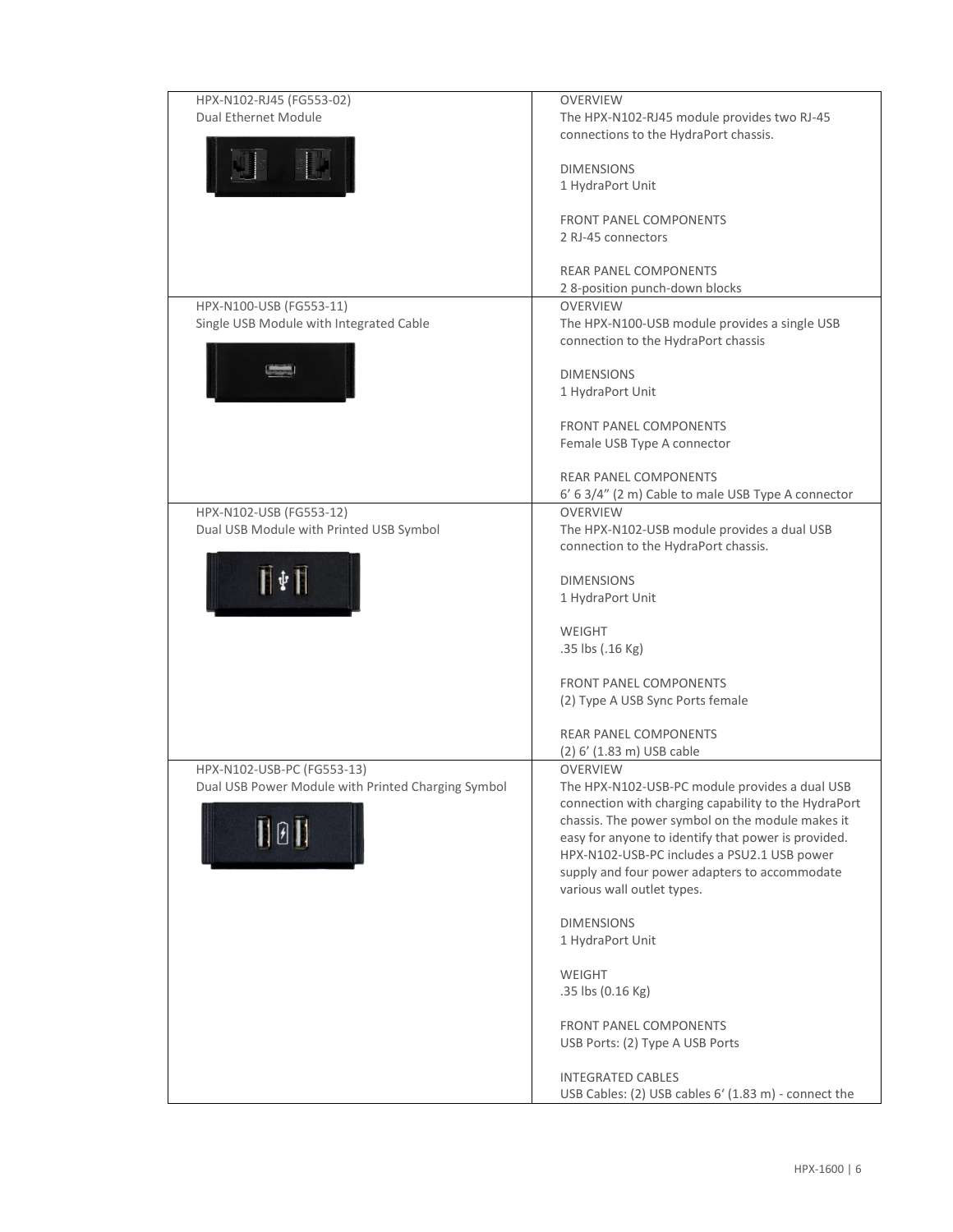|                                                                  | module to the USB Ports<br>on the PSU2.1 USB Power Supply                                                                                                                                                                                      |
|------------------------------------------------------------------|------------------------------------------------------------------------------------------------------------------------------------------------------------------------------------------------------------------------------------------------|
|                                                                  | <b>INCLUDED ACCESSORIES</b><br>PSU2.1 USB Power Supply (FG423-25)                                                                                                                                                                              |
|                                                                  | SPECIFICATIONS FOR PSU2.1 POWER SUPPLY<br>(INCLUDED WITH HPX-N102-USB-PC-MODULE)<br>DIMENSIONS (HWD)<br>$1.26''$ x $2.17''$ x $3.15''$ (3.2 cm x 5.5 cm x 8 cm)                                                                                |
|                                                                  | <b>WEIGHT</b><br>.25 lbs (93.3 g)                                                                                                                                                                                                              |
|                                                                  | CONNECTORS AND INDICATORS<br>(2) USB Ports/LEDs<br>.2 Charging Ports provide 2.1A USB charging (max per<br>port)<br>•4.2 A total is provided across both ports<br>. Blue LEDs on each USB port light to indicate that<br>power is<br>available |
|                                                                  | <b>INCLUDED ACCESSORIES</b><br>(4) Power Plug Adapters:<br>• NEMA 1-15 (for North America)<br>• BS 1363 (for UK and Ireland)<br>• CEE 7/16 Europlug (for most European countries)<br>• AS/NZS 3112 (for Australia and New Zealand)             |
| HPX-CPT200 (FG552-41)<br>Cable Pass-Thru Module                  | <b>OVERVIEW</b><br>The HPX-CPT200 provides a convenient way to keep<br>cables out of site in a HydraPort HPX-1600 chassis,<br>while still being readily available to connect when<br>needed.                                                   |
|                                                                  | <b>DIMENSIONS</b><br>2 HydraPort Units                                                                                                                                                                                                         |
| HPX-U100-BTN (FG554-01)<br>Single Button Module with LED         | <b>OVERVIEW</b><br>The HPX-U100-BTN module provides discrete button<br>control to the HydraPort chassis.                                                                                                                                       |
| $\circledcirc$                                                   | <b>DIMENSIONS</b><br>1 HydraPort Unit                                                                                                                                                                                                          |
|                                                                  | <b>FRONT PANEL COMPONENTS</b><br>Single push-button with LED back-light<br>Button LED inputs accept +12 VDC nominal voltage,<br>and support an input voltage range of 8-18 V                                                                   |
|                                                                  | <b>REAR PANEL COMPONENTS</b><br>2-position Phoenix screw-terminal connector for LED<br>2-position Phoenix screw-terminal connector for push<br>button closure                                                                                  |
| HPX-U200-MOD (FG554-81)<br>Modero <sup>®</sup> Connection Module | <b>OVERVIEW</b><br>The HPX-U200-MOD module provides a connection for                                                                                                                                                                           |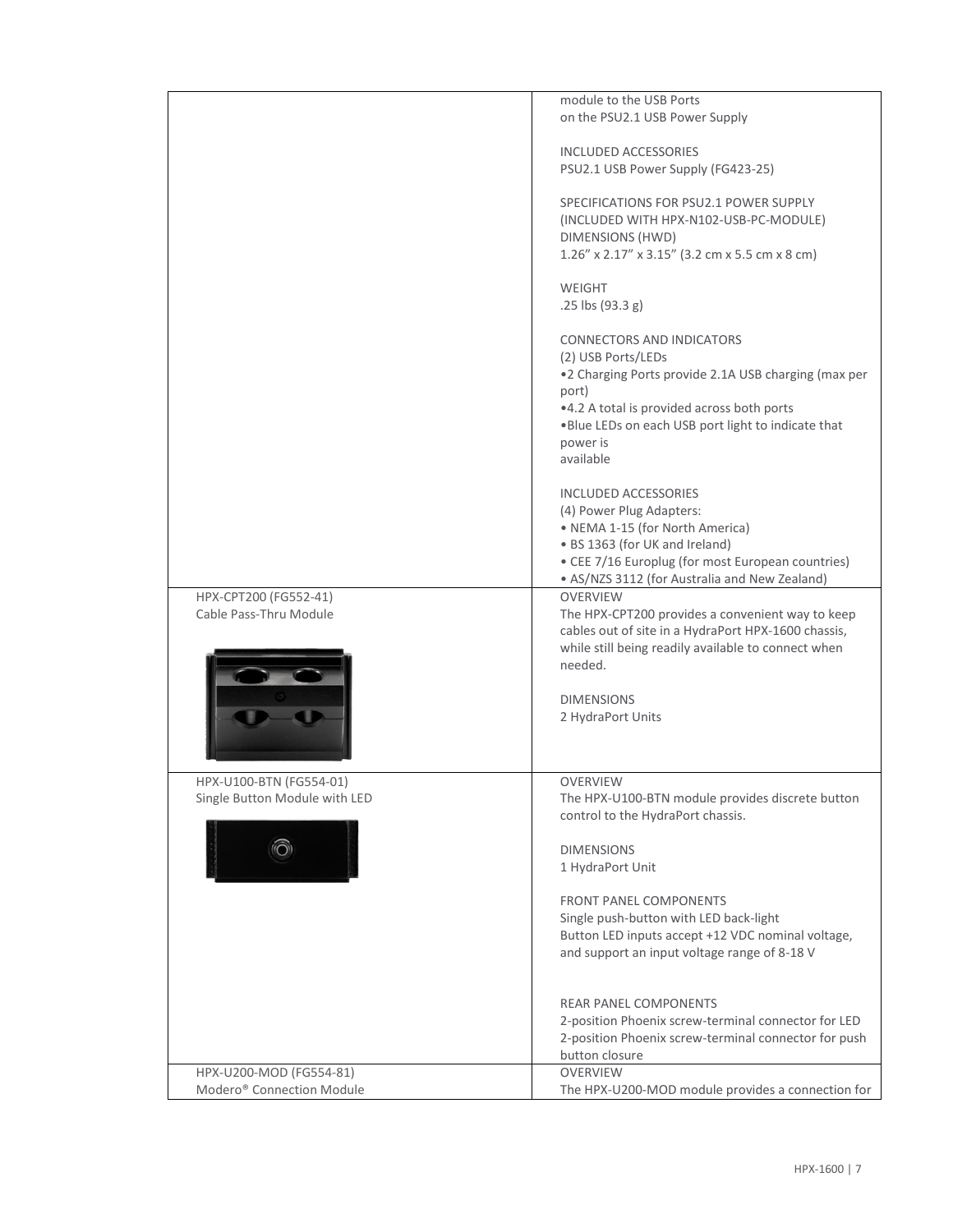| <b>POWER</b><br><b>RGB</b>                | a Modero Tabletop Touch Panel to the HydraPort                                                  |
|-------------------------------------------|-------------------------------------------------------------------------------------------------|
|                                           | chassis.                                                                                        |
|                                           |                                                                                                 |
| <b>AUDIO/VIDEO</b>                        | <b>DIMENSIONS</b>                                                                               |
| <b>ETHERNET</b>                           | 2 HydraPort Units                                                                               |
|                                           |                                                                                                 |
|                                           | <b>FRONT PANEL COMPONENTS</b>                                                                   |
|                                           | 3 RJ-45 connectors                                                                              |
|                                           | 1 2-position Phoenix connector                                                                  |
|                                           |                                                                                                 |
|                                           | <b>REAR PANEL COMPONENTS</b>                                                                    |
|                                           | 3 8-position punch-down blocks                                                                  |
|                                           | 1 2-position Phoenix screw-terminal connector                                                   |
| HPX-U400-MET-6N (FG554-11-BL-K)           | <b>OVERVIEW</b>                                                                                 |
| Metreau® 6-Button Keypad Kit with Carrier | The HPX-U400-MET-6N module is a Metreau 6-Button                                                |
|                                           | keypad in a carrier that allows it to be installed into<br>the HydraPort chassis.               |
|                                           | <b>FEATURES</b>                                                                                 |
| <b>TUNER</b><br><b>DVD</b>                | $\circ$<br>Includes navigation wheel for simplified                                             |
|                                           | control                                                                                         |
| <b>LIGHTS</b><br>FAN                      | $\circ$<br>Blue LEDs light up when buttons are pressed                                          |
| <b>BLINDS DISPLAY</b>                     | $\circ$<br>Conveniently matches the styling of the NI-                                          |
|                                           | 3101-SIG Controller                                                                             |
|                                           |                                                                                                 |
|                                           | <b>DIMENSIONS</b>                                                                               |
|                                           | 4.5 HydraPort Units                                                                             |
|                                           |                                                                                                 |
|                                           | <b>FRONT PANEL COMPONENTS</b>                                                                   |
|                                           | Pushbuttons - 6 tactile pushbuttons with blue LED                                               |
|                                           | indicators that illuminate when pressed to confirm the                                          |
|                                           | source/function was selected and that it is currently                                           |
|                                           | being used. These pre-printed buttons are field-                                                |
|                                           | replaceable                                                                                     |
|                                           | IR Sensor - Supports standard AMX IR (38 kHz only)                                              |
|                                           | LED Levels Indicator - set of 7 blue LEDs provide level                                         |
|                                           | feedback                                                                                        |
|                                           |                                                                                                 |
|                                           | Navigation Wheel - consists of 5 pushbuttons: 4                                                 |
|                                           | directional pushbuttons (up, down, right, left), 1                                              |
|                                           | center pushbutton, and bi-directional rotating wheel                                            |
|                                           | for channel adjustments                                                                         |
|                                           | <b>REAR PANEL COMPONENTS</b>                                                                    |
|                                           | DIP switch - 8 position mini DIP switch used to set the                                         |
|                                           | device address for the keypad on the AxLink Bus (1-                                             |
|                                           | 255)                                                                                            |
|                                           |                                                                                                 |
|                                           | AxLink connector - 4 pin 3.5mm Phoenix connector for<br>AxLink connection to the NetLinx Master |
| HPX-U400-MET-7 (FG554-13-BL-K)            | <b>OVERVIEW</b>                                                                                 |
| Metreau 7-Button Keypad Kit with Carrier  | The HPX-U400-MET-7 module is a Metreau 7-Button                                                 |
|                                           | keypad in a carrier that allows it to be installed into                                         |
|                                           | the HydraPort chassis.                                                                          |
|                                           |                                                                                                 |
|                                           | <b>FEATURES</b>                                                                                 |
|                                           | $\circ$<br>AxLink connectivity to NetLinx master                                                |
|                                           | Standard buttons include TUNER, DVD,                                                            |
|                                           | LIGHTS, FAN, BLINDS, DISPLAY, and +/-                                                           |
|                                           | $\circ$<br>Blue LEDs glow to indicate button selection                                          |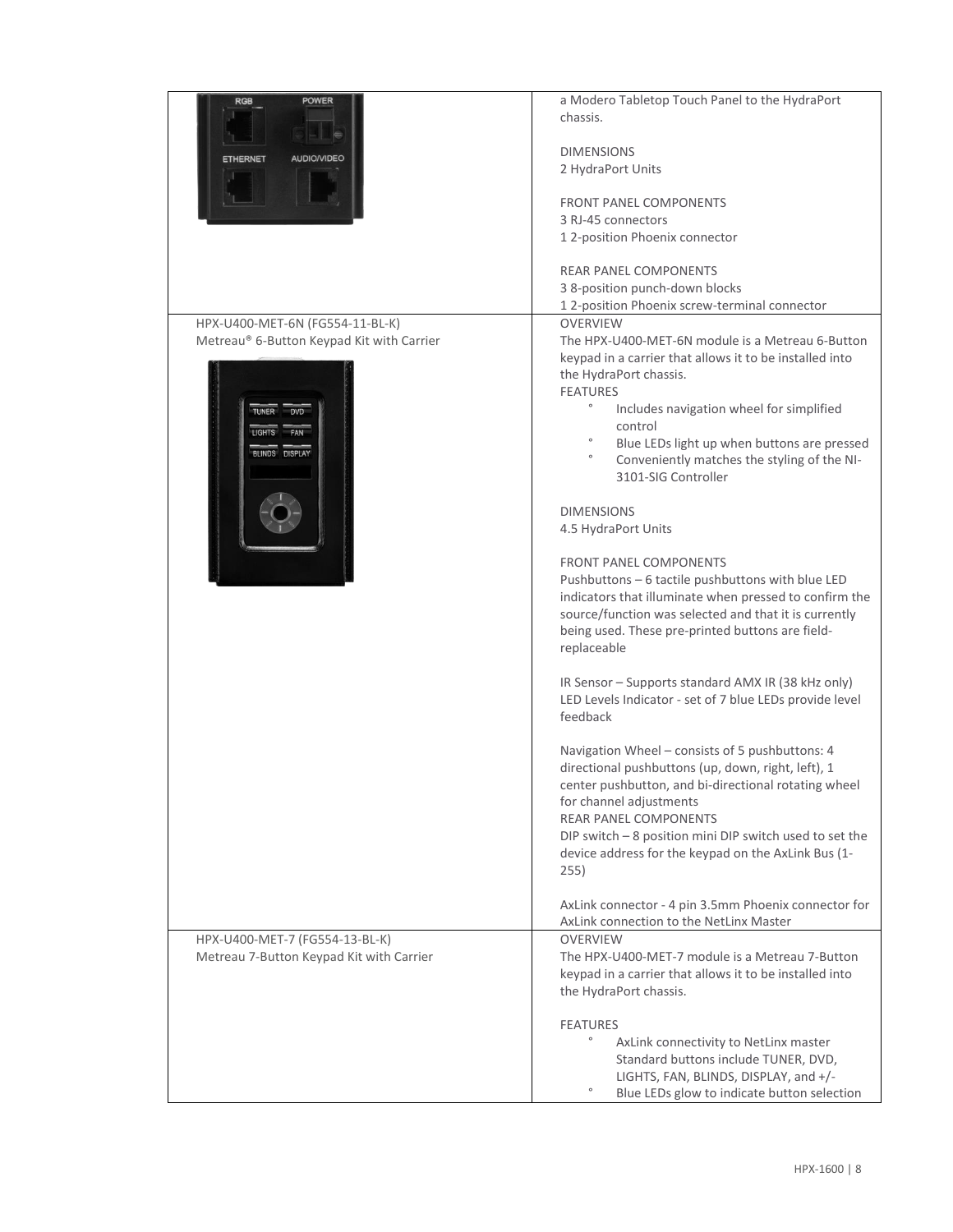|                                           | $\circ$                                                   |
|-------------------------------------------|-----------------------------------------------------------|
|                                           | Conveniently matches NI-3101-SIG                          |
|                                           | Controller                                                |
|                                           | $\circ$<br>Bottom button can act as a single button or    |
| <b>TUNER</b>                              | as two buttons                                            |
| <b>DVD</b>                                |                                                           |
|                                           | <b>DIMENSIONS</b>                                         |
| <b>LIGHTS</b>                             | 4.5 HydraPort Units                                       |
| FAN                                       |                                                           |
| <b>BLINDS</b>                             | <b>FRONT PANEL COMPONENTS</b>                             |
| <b>DISPLAY</b>                            | 7 tactile pushbuttons with blue LED indicators that       |
|                                           | illuminate when pressed to confirm the                    |
|                                           |                                                           |
|                                           | source/function was selected and that it is currently     |
|                                           | being used. These pre-printed buttons are field-          |
|                                           | replaceable. The bottom button functions as 2 buttons     |
|                                           | - there are 2 positions (left and right) that allow the   |
|                                           | user to control channel/levels (up/down).                 |
|                                           | Blue LEDs indicate activity                               |
|                                           |                                                           |
|                                           | <b>REAR PANEL COMPONENTS</b>                              |
|                                           | DIP switch - 8 position mini DIP switch used to set the   |
|                                           | device address for the keypad on the AxLink Bus           |
|                                           | AxLink connector - Wiring - 4-pin 3.5mm Phoenix           |
|                                           | AxLink connector                                          |
| HPX-U400-MET-13 (FG554-12-BL-K)           | <b>OVERVIEW</b>                                           |
| Metreau 13-Button Keypad Kit with Carrier | The HPX-U400-MET-13 module is a Metreau 13-               |
|                                           |                                                           |
|                                           | Button keypad in a carrier that allows it to be installed |
|                                           | into the HydraPort chassis.                               |
|                                           |                                                           |
|                                           | <b>FEATURES</b>                                           |
|                                           | AxLink connectivity to NetLinx master                     |
|                                           | Standard buttons include 1-9, 0, ENTER,                   |
|                                           | SAVE, and $+/-$                                           |
|                                           | Blue LEDs glow to indicate button selection               |
|                                           | $\circ$<br>Conveniently matches the NI-3101-SIG           |
|                                           | Controller                                                |
|                                           | $\circ$<br>Bottom button can act as a single button or    |
|                                           | as two buttons                                            |
|                                           |                                                           |
|                                           | <b>DIMENSIONS</b>                                         |
|                                           | 4.5 HydraPort Units                                       |
|                                           |                                                           |
|                                           | <b>FRONT PANEL COMPONENTS</b>                             |
|                                           |                                                           |
|                                           | 13 tactile pushbuttons with blue LED indicators that      |
|                                           | illuminate when pressed to confirm the                    |
|                                           | source/function was selected and that it is currently     |
|                                           | being used (12 single-width, 1 double-width). These       |
|                                           | pre-printed buttons are field-replaceable. The bottom     |
|                                           | button functions as 2 buttons - there are 2 positions     |
|                                           | (left and right) that allow the user to control channels  |
|                                           | $(up/down)$ .                                             |
|                                           | Blue LEDs indicate activity                               |
|                                           |                                                           |
|                                           |                                                           |
|                                           | <b>REAR PANEL COMPONENTS</b>                              |
|                                           | DIP switch - 8 position mini DIP switch used to set the   |
|                                           | device address for the keypad on the AxLink Bus           |
|                                           |                                                           |
|                                           |                                                           |
|                                           | AxLink connector - Wiring - 4-pin 3.5mm Phoenix           |
|                                           | AxLink connector                                          |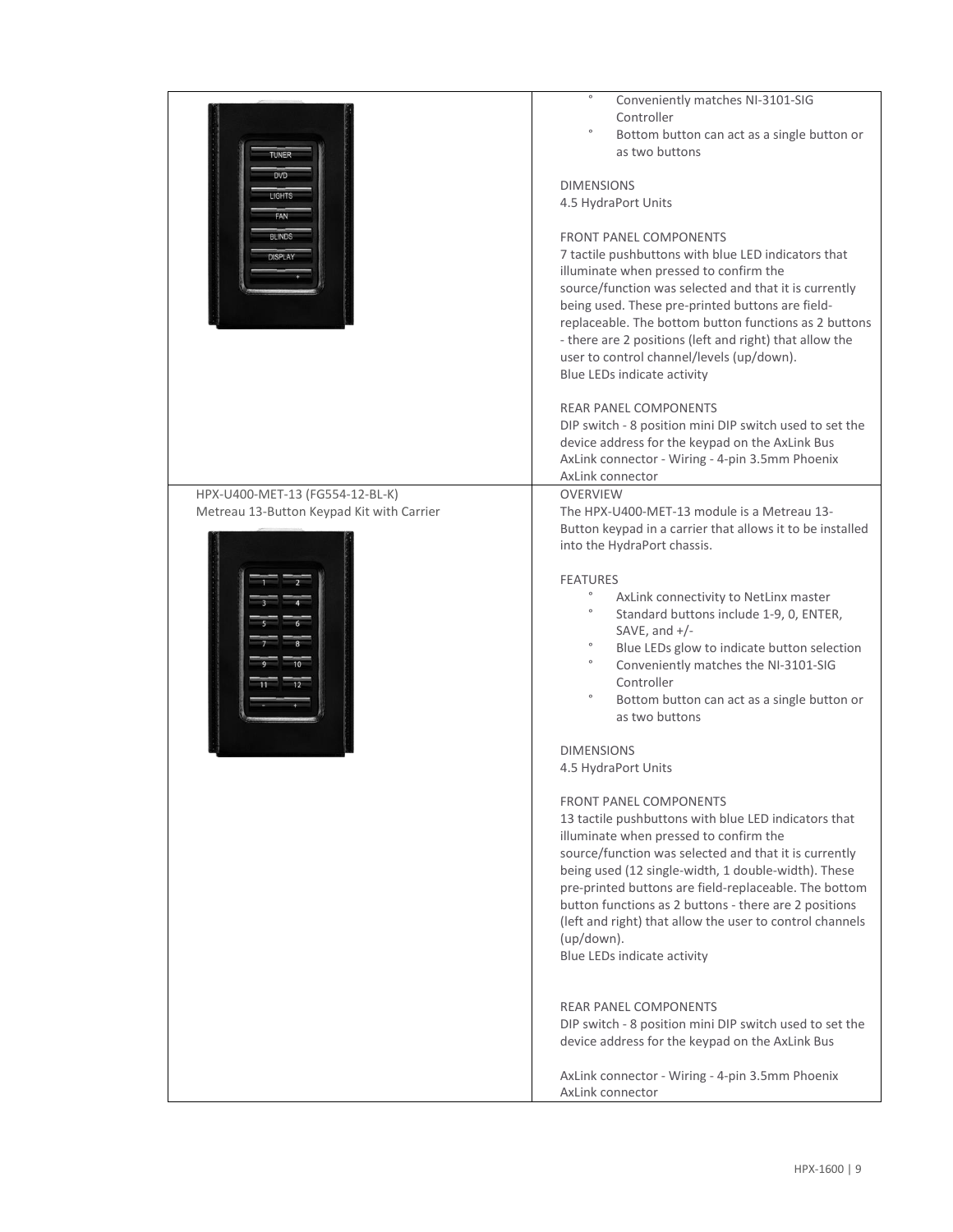| HPX-U400-CP-1008 (FG554-71-BL)                 | <b>OVERVIEW</b>                                                                         |
|------------------------------------------------|-----------------------------------------------------------------------------------------|
| Novara 8-Button ControlPad (US) Module         | The HPX-U400-CP-1008 module is a Novara 8-Button                                        |
|                                                | (US) ControlPad designed to install directly into the<br>HydraPort chassis.             |
|                                                |                                                                                         |
|                                                | <b>FEATURES</b>                                                                         |
|                                                | $\circ$<br>8-button panel layout                                                        |
|                                                | $\circ$<br>Blue, backlit buttons with programmable<br>feedback                          |
|                                                | $\circ$<br>Includes acetate sheet with 50 pre-cut                                       |
|                                                | button label inserts for easy, cost effective                                           |
|                                                | labeling                                                                                |
|                                                | $\circ$<br>1315 events per panel                                                        |
|                                                | <b>DIMENSIONS</b>                                                                       |
|                                                | 4 HydraPort Units                                                                       |
|                                                |                                                                                         |
|                                                | <b>BUTTON LAYOUT</b>                                                                    |
|                                                | 8 buttons                                                                               |
|                                                | Blue, backlit buttons with programmable feedback<br>MAX NUMBER OF EVENTS PER CONTROLPAD |
|                                                | 1315                                                                                    |
|                                                |                                                                                         |
|                                                | <b>REAR PANEL COMPONENTS</b>                                                            |
|                                                | 2 current sink ports for control of external relays like                                |
|                                                | the AMX UPC-20+<br>1 RS-232 port                                                        |
|                                                | 1 IR port                                                                               |
|                                                | 1 input detection port                                                                  |
|                                                | 1 USB device configuration port                                                         |
|                                                |                                                                                         |
|                                                | <b>SUPPORTED BAUD RATES</b><br>$1200 - 115200$                                          |
| HPX-U400-SP-08-AX (FG554-51-BL)                | <b>OVERVIEW</b>                                                                         |
| Novara 8-Button Keypad with AxLink (US) Module | The HPX-U400-SP-08-AX module is a Novara 8-Button                                       |
|                                                | (US) AxLink KeyPad designed to install directly into the                                |
|                                                | HydraPort chassis.                                                                      |
|                                                | <b>FEATURES</b>                                                                         |
|                                                | 8-button panel layout                                                                   |
|                                                | 4-pin AxLink connector and Status LED                                                   |
|                                                | $\circ$<br>Blue, backlit buttons with controllable                                      |
|                                                | feedback<br>$\circ$<br>Includes acetate sheet with 50 pre-cut                           |
|                                                | button label inserts for easy, cost effective                                           |
|                                                | labeling                                                                                |
|                                                | $\circ$<br>One bi-directional RS-232 port, with                                         |
|                                                | accompanying loop through                                                               |
|                                                | <b>DIMENSIONS</b>                                                                       |
|                                                | 4 HydraPort Units                                                                       |
|                                                |                                                                                         |
|                                                | POWER REQUIREMENTS                                                                      |
|                                                | Minimum: 80mA / Maximum: 130mA @ 12 VDC                                                 |
|                                                | <b>BUTTON LAYOUT</b>                                                                    |
|                                                | 8 buttons; blue, backlit buttons with controllable                                      |
|                                                | feedback                                                                                |
|                                                |                                                                                         |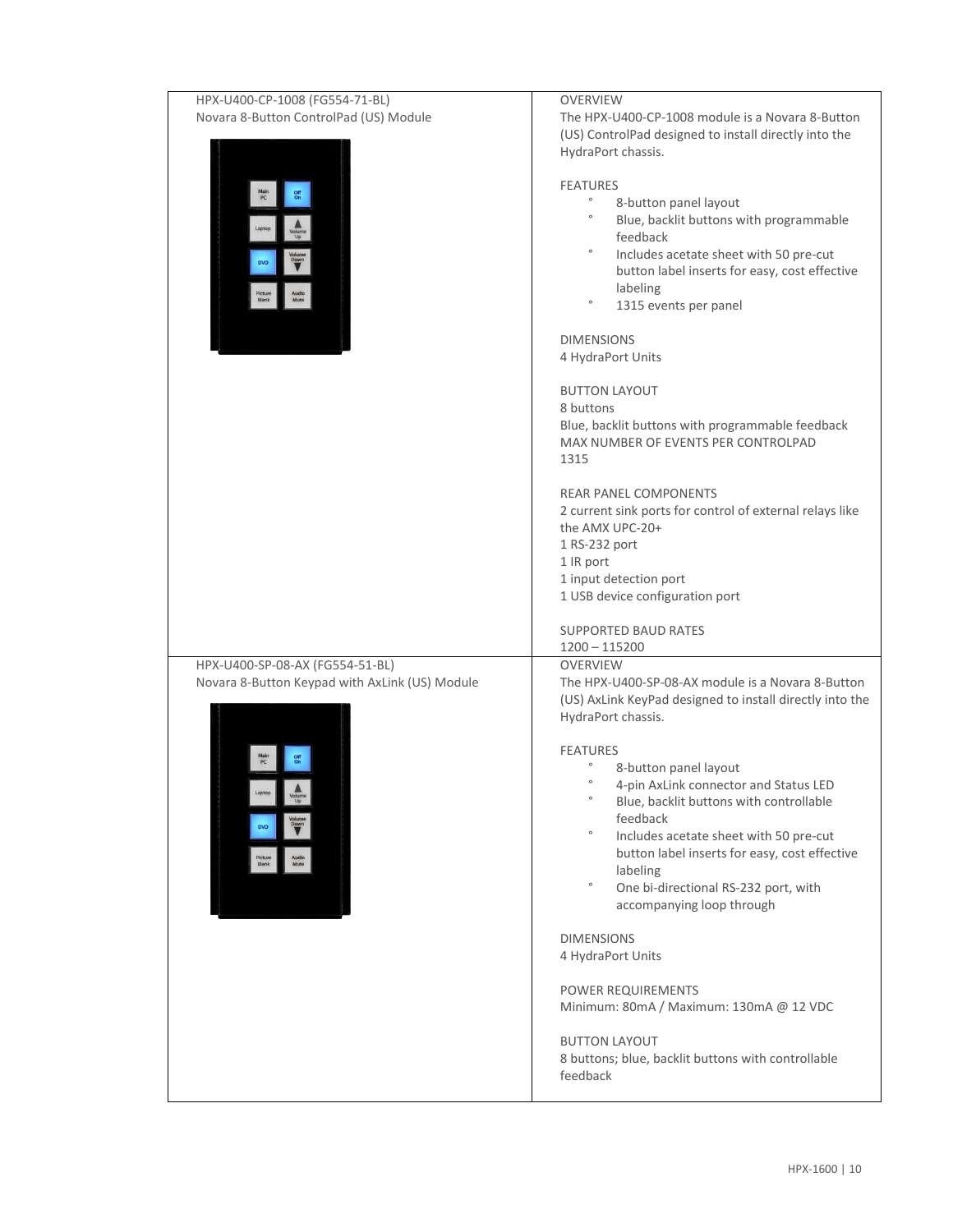|                          | <b>REAR PANEL COMPONENTS</b>                           |
|--------------------------|--------------------------------------------------------|
|                          | 4-pin AxLink connector/Status LED; RS-232 port, with   |
|                          | accompanying loop-through port; power connector        |
|                          |                                                        |
|                          | RS-232 PROTOCOL                                        |
|                          | Baud rate: 9600                                        |
|                          |                                                        |
|                          | data Bits: 8                                           |
|                          | Stop Bits: 1                                           |
|                          | Parity: No Parity                                      |
| HPX-P200-US (FG561-01)   | <b>OVERVIEW</b>                                        |
| Power Outlet (US) Module | The HPX-P200-US module provides power connectivity     |
|                          |                                                        |
|                          | for US plug types to the HydraPort chassis.            |
|                          |                                                        |
|                          | <b>DIMENSIONS</b>                                      |
|                          | 2 HydraPort Units                                      |
|                          |                                                        |
|                          | <b>FRONT PANEL COMPONENTS</b>                          |
|                          | <b>US Power Receptacle</b>                             |
|                          |                                                        |
|                          |                                                        |
|                          | <b>REAR PANEL COMPONENTS</b>                           |
|                          | Discrete hot, neutral and ground wires terminated in a |
|                          | 3-pin connector that connects directly to a mating     |
|                          | header on the power inlet assembly                     |
| HPX-P250-UK (FG551-11)   | <b>OVERVIEW</b>                                        |
| Power Outlet (UK) Module | The HPX-P250-UK module provides power connectivity     |
|                          | for UK plug types to the HydraPort chassis.            |
|                          |                                                        |
|                          |                                                        |
|                          | <b>DIMENSIONS</b>                                      |
|                          | 2.5 HydraPort Units                                    |
|                          |                                                        |
|                          | <b>FRONT PANEL COMPONENTS</b>                          |
|                          | <b>UK Power Receptacle</b>                             |
|                          |                                                        |
|                          | <b>REAR PANEL COMPONENTS</b>                           |
|                          | Discrete hot, neutral and ground wires terminated in a |
|                          | 3-pin connector that connects directly to a mating     |
|                          | header on the power inlet assembly                     |
|                          |                                                        |
| HPX-P200-EU (FG551-21)   | <b>OVERVIEW</b>                                        |
| Power Outlet (EU) Module | The HPX-P200-EU module provides power connectivity     |
|                          | for EU plug types to the HydraPort chassis.            |
|                          |                                                        |
|                          | <b>DIMENSIONS</b>                                      |
|                          | 2 HydraPort Units                                      |
|                          |                                                        |
|                          | <b>FRONT PANEL COMPONENTS</b>                          |
|                          | <b>EU Power Receptacle</b>                             |
|                          |                                                        |
|                          | <b>REAR PANEL COMPONENTS</b>                           |
|                          |                                                        |
|                          | Discrete hot, neutral and ground wires terminated in a |
|                          | 3-pin connector that connects directly to a mating     |
|                          | header on the power inlet assembly                     |
| HPX-P200-AU (FG551-31)   | <b>OVERVIEW</b>                                        |
| Power Outlet (AU) Module | The HPX-P200-AU module provides power                  |
|                          | connectivity for AU plug types to the HydraPort        |
|                          | chassis.                                               |
|                          |                                                        |
|                          |                                                        |
|                          |                                                        |
|                          | <b>DIMENSIONS</b>                                      |
|                          | 2 HydraPort Units                                      |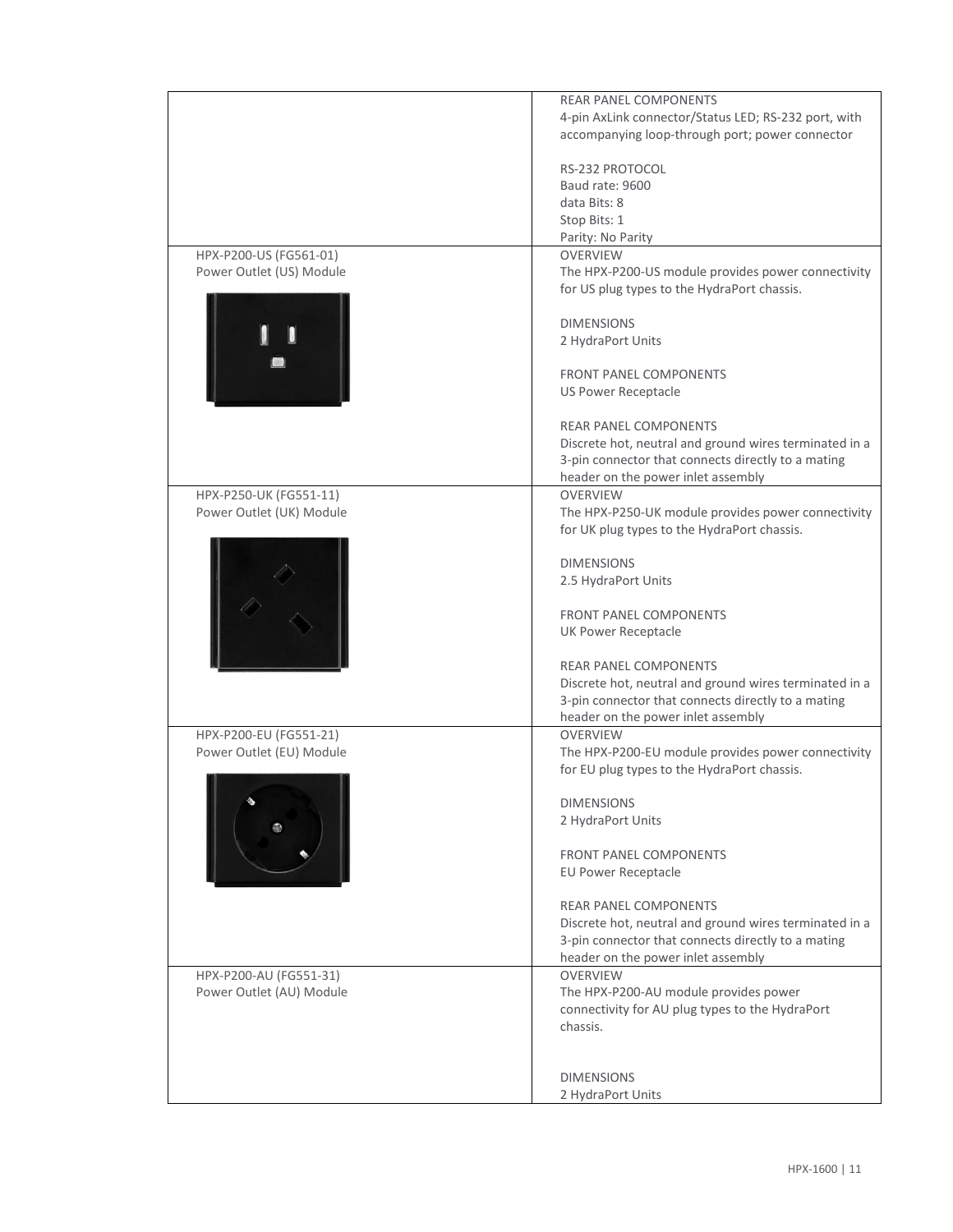| HPX-P250-IN (FG551-41)<br>Power Outlet (IN) Module                   | <b>FRONT PANEL COMPONENTS</b><br>AU Power Receptacle<br><b>REAR PANEL COMPONENTS</b><br>Discrete hot, neutral and ground wires terminated in a<br>3-pin connector that connects directly to a mating<br>header on the power inlet assembly<br><b>OVERVIEW</b><br>The HPX-P250-IN module provides power connectivity<br>for India and South Africa plug types to the<br>HydraPort®.<br><b>DIMENSIONS</b><br>2.5 HydraPort Units<br><b>FRONT PANEL COMPONENTS</b> |
|----------------------------------------------------------------------|-----------------------------------------------------------------------------------------------------------------------------------------------------------------------------------------------------------------------------------------------------------------------------------------------------------------------------------------------------------------------------------------------------------------------------------------------------------------|
|                                                                      | IN Power Receptacle<br><b>REAR PANEL COMPONENTS</b><br>Discrete hot, neutral and ground wires terminated in a<br>3-pin connector that connects directly to a mating<br>header on the power inlet assembly                                                                                                                                                                                                                                                       |
| HPX-B050 (FG558-01)<br>1/2 M Blank Panel                             | <b>OVERVIEW</b><br>Blanks are available for unused slots in the HydraPort<br>chassis.<br><b>DIMENSIONS</b><br>1/2 HydraPort Unit                                                                                                                                                                                                                                                                                                                                |
| HPX-B100 (FG558-02)<br>1 M Blank Panel                               | <b>OVERVIEW</b><br>Blanks are available for unused slots in the HydraPort<br>chassis.<br><b>DIMENSIONS</b><br>1 HydraPort Unit                                                                                                                                                                                                                                                                                                                                  |
| HPX-B200 (FG558-03)<br>2 M Blank Panel                               | <b>OVERVIEW</b><br>Blanks are available for unused slots in the HydraPort<br>chassis.<br><b>DIMENSIONS</b><br>2 HydraPort Units                                                                                                                                                                                                                                                                                                                                 |
| HPX-B050-L (FG558-11)<br>1/2 M Custom Label Panel<br>PC <sub>1</sub> | <b>OVERVIEW</b><br>The HPX-B050-L is a blank panel that is pad printed<br>with custom text, and is available for labeling slots in<br>the HydraPort chassis.<br><b>DIMENSIONS</b><br>1/2 HydraPort Unit                                                                                                                                                                                                                                                         |
| HPX-B100-L (FG558-12)<br>1 M Custom Label Panel<br>PC <sub>1</sub>   | <b>OVERVIEW</b><br>The HPX-B100-L is a blank panel that is pad printed<br>with custom text, and is available for labeling slots in<br>the HydraPort chassis.<br><b>DIMENSIONS</b>                                                                                                                                                                                                                                                                               |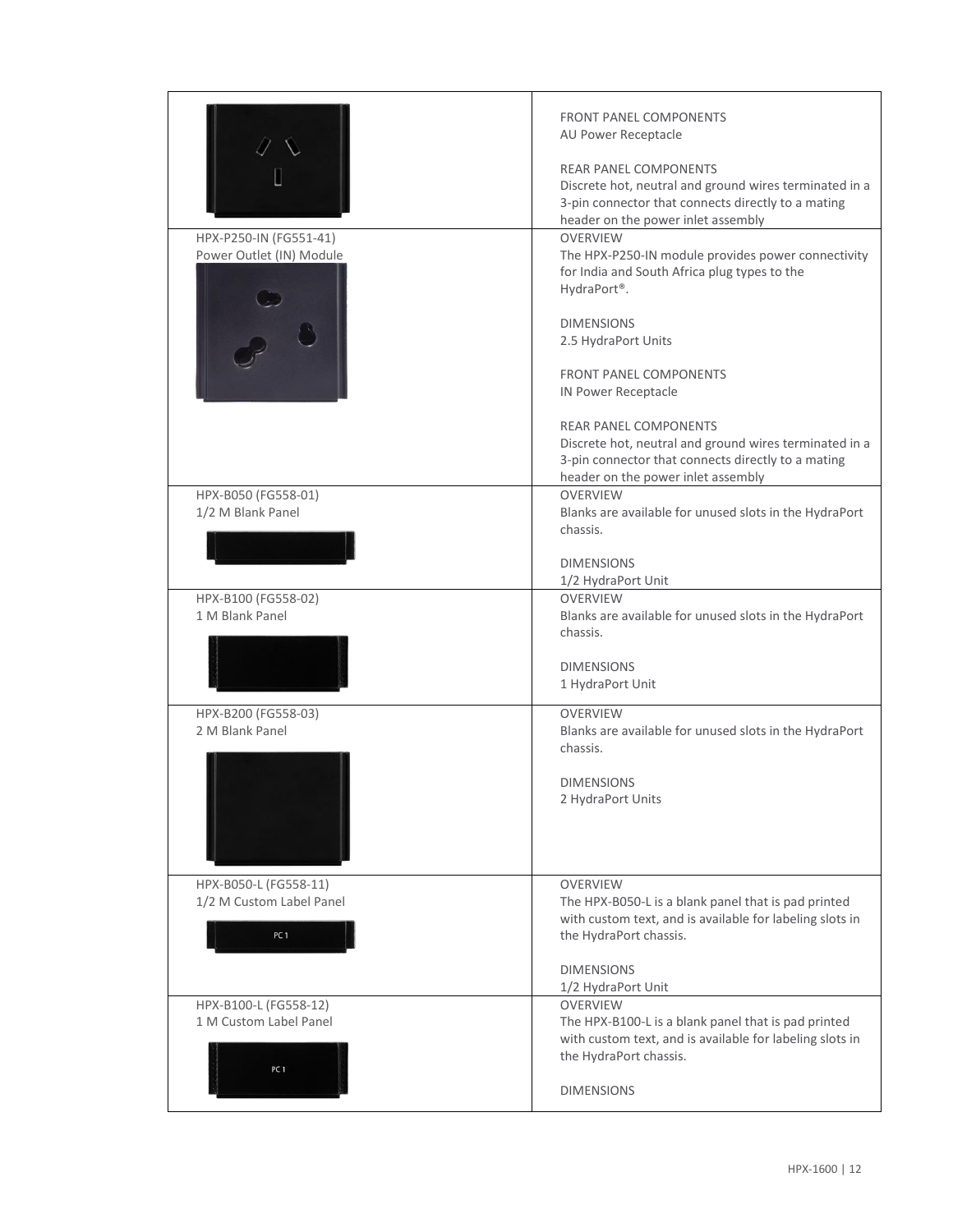

For a more detailed pictorial drawing please visit: <http://www.amx.com/products/HPX-1600.asp>